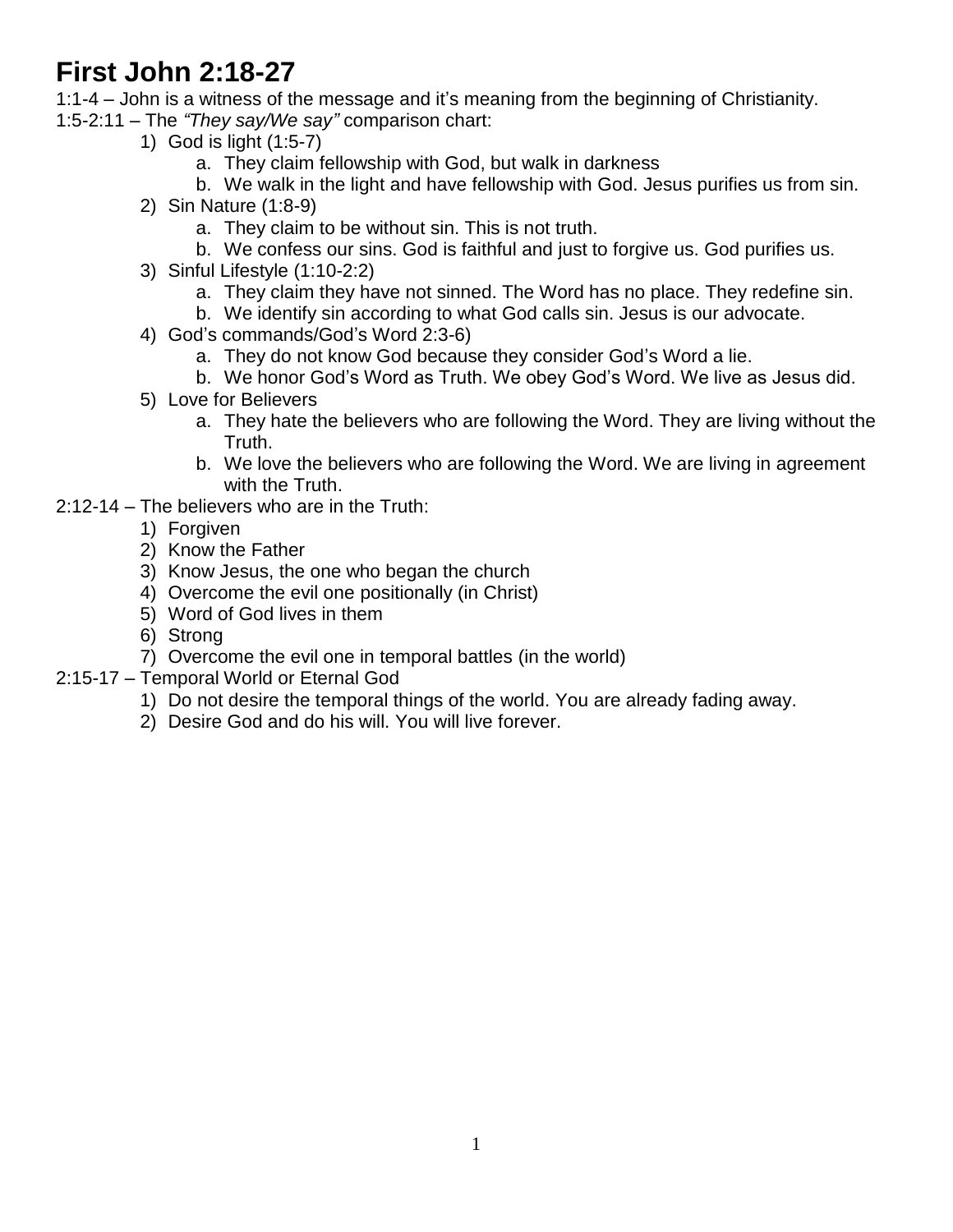**First John 2:18 – "Children, it is the last hour, and as you have heard that antichrist is coming, so now many antichrists have come. Therefore we know that it is the last hour**."

| 18 | 3813 [e]<br>Paidia<br>Παιδία,<br>Little children<br>N-VNP  |                                                                   | 2078 [e]<br>eschate<br>εσχάτη<br>[the] last<br>Adj-NFS | 5610 [e]<br>hōra<br>ώρα<br>hour<br>N-NFS        | 1510 [e]<br>estin<br>$\frac{1}{2}$ $\sigma \tau \nu$<br>it is<br>V-PIA-3S | 2532 [e]<br>kai<br>καί<br>and<br>Conj           | 2531 [e]<br>kathōs<br>καθώς<br>as:<br>Adv                     | 191 [e]<br>ēkousate<br>ήκούσατε<br>you have heard<br>$V-AIA-2P$ |                                                                              | hoti<br>$5\overline{c}$<br>that<br>Coni | 3754 [e]                        | 500 [e]<br>antichristos<br>αντίχριστος<br>antichrist<br>N-NMS |                                                          |
|----|------------------------------------------------------------|-------------------------------------------------------------------|--------------------------------------------------------|-------------------------------------------------|---------------------------------------------------------------------------|-------------------------------------------------|---------------------------------------------------------------|-----------------------------------------------------------------|------------------------------------------------------------------------------|-----------------------------------------|---------------------------------|---------------------------------------------------------------|----------------------------------------------------------|
|    | 2064 [e]<br>erchetai<br>έρχεται<br>is coming<br>V-PIM/P-3S | 2532 [e]<br>kai<br>$\kappa$ $\alpha$ <sub>1</sub><br>even<br>Conj | 3568 [e]<br>nyn<br>$v\tilde{v}v$<br>now<br>Adv         | 500 [e]<br>antichristoi<br>antichrists<br>N-NMP | αντίχριστοι                                                               | 4183 [e]<br>polloi<br>πολλοί<br>many<br>Adj-NMP | 1096 [e]<br>gegonasin<br>γεγόνασιν<br>have arisen<br>V-RIA-3P |                                                                 | 3606 [e]<br>hothen<br>$\ddot{\delta} \theta$ <sub>EV</sub><br>whereby<br>Con |                                         | 1097 [e]<br>we know<br>V-PIA-1P | ginöskomen<br>γινώσκομεν                                      | 3754 [e]<br>hoti<br>$\ddot{\text{o}}$ ti<br>that<br>Conj |

| 2078 [e]   | 5610 [e] | 1510 [e] |
|------------|----------|----------|
| eschatē    | höra     | estin    |
| έσχάτη     | $ω$ ρα   | έστιν.   |
| [the] last | hour     | it is    |
| Adj-NFS    | N-NFS    | V-PIA-3S |

- John addresses the concept of end times here, but his main concern is the false teachers that had gone out into the churches.
	- o Seven kingdom parables in Matthew 13
- John tells his readers two times in this verse "IT IS THE LAST HOUR".
	- o The "last hour" (*eschate hora*) is synonymous with the church age. The last age (or, hour) had begun.
	- $\circ$  First John 2:8 "the darkness is passing and the true light is already shining."
	- $\circ$  First John 2:17 "The world and its desires pass away"
	- o This lines up with Paul's words in 2 Thessalonians 2:7:
		- "For the secret power of lawlessness is already at work; but the one who now holds it back will continue to do so till he is taken out of the way."
- "Hour" can refer to a longer period of time as in:
	- o John 4:23 "Yet a time (*hora*) is coming and has now come when the true worshipers will worship the Father in the Spirit and in truth, for they are the kind of worshipers the Father seeks.
	- o John 16:2 "Indeed, the hour (*hora*) is coming when whoever kills you will think he is offering service to God."
- Peter and the writer of Hebrews considered the period of time between Jesus' first coming and his second coming as the last days:
	- $\circ$  Acts 2:15-17 "These people are not drunk, as you suppose. It's only nine in the morning! No, this is what was spoken by the prophet Joel: 'In the last days, God says, I will pour out my Spirit on all people.' "
	- $\circ$  Hebrews 1:2 "In these last days he has spoken to us by his Son."
	- $\circ$  1 Peter 1:20 "He was chosen before the creation of the world, but was revealed in these last times for your sake."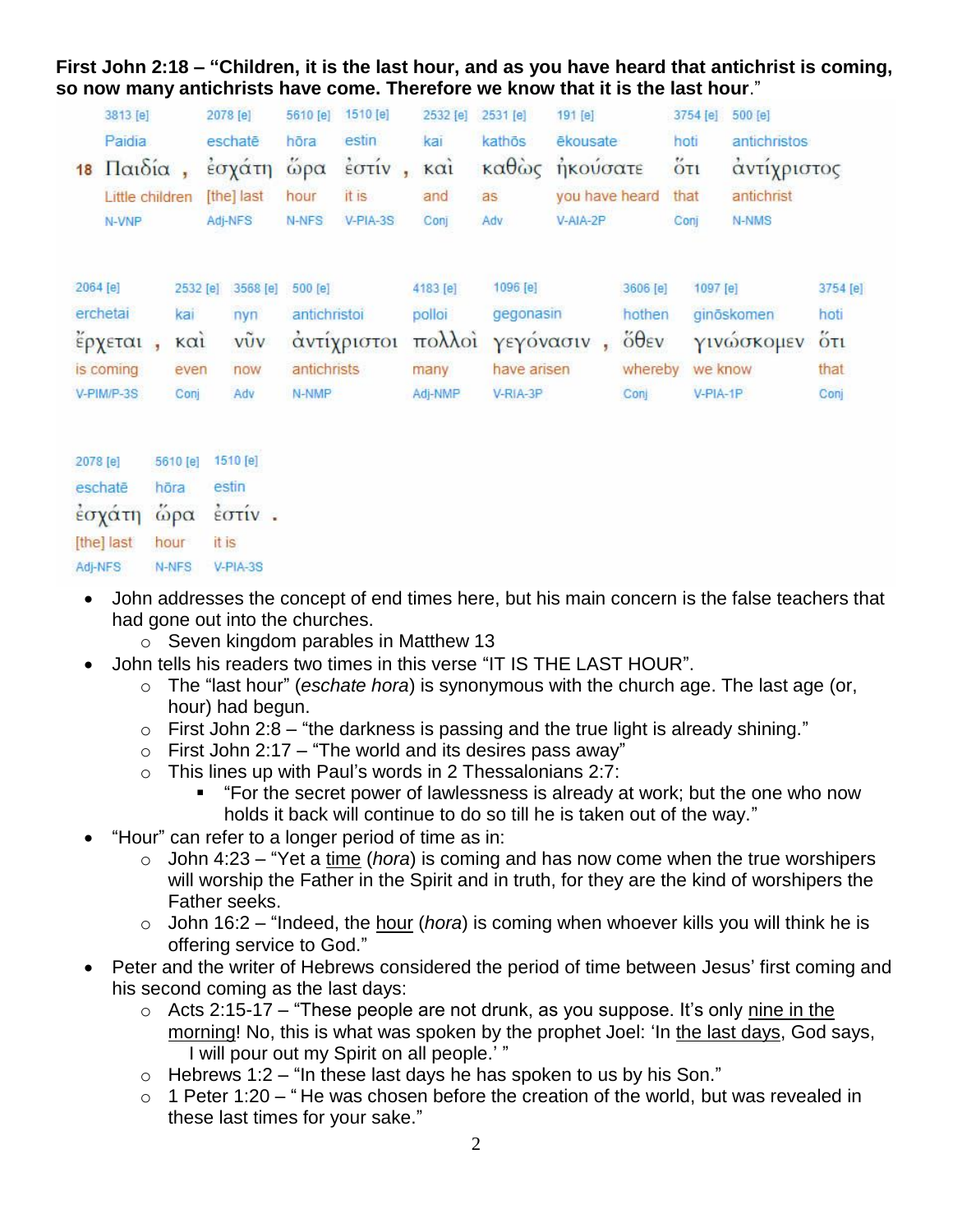- Proof that this is the "last hour" (the last age, the last phase) is given: already there are many antichrists.
- The antichrist will come at the end of this age. But, since we are in this last age already many antichrists have already started to appear.
- John writes that the "antichrist is coming"
	- o Just as Paul wrote "the man of lawlessness is revealed" in 2 Thessalonians 2:3:
		- "that day will not come until the rebellion occurs and the man of lawlessness is revealed, the man doomed to destruction."
	- o This was apostolic teaching from the beginning. Note that in 2 Thessalonians 2:5 Paul wrote:
		- "Don't you remember that when I was with you I used to tell you these things?"
- If the date of this book is 85-90 AD then Nero was NOT the antichrist. He could have been one of the many antichrists? But, John seems to be talking more about Christian imposters. And, Nero was an opponent of Christianity, but not a false teacher of Christianity.
	- $\circ$  In Paul's final book, 2 Timothy, Paul is in prison in Rome and has appeared before Nero's court. Paul considers the whole event a test and an opportunity to testify to the Truth.
	- o Eventually Nero has Paul decapitated.
	- o Not once is Nero referred to as the antichrist, the man of lawlessness, the beast, son of Satan, etc.
	- $\circ$  The closest we get is 2 Timothy 4:16-18 written 67 AD:
		- **does not even identify Nero**
		- Does not address the concept of the antichrist
		- Gives no hint at the end times even though historically the Jewish wars (66-70 AD) had begun which would result in the Temple being destroyed, Jerusalem being burnt and the Jews being slaughtered.
		- Paul's writing includes these words,
			- "At my first defense, no one came to my support *(talking about Christians)*…I was delivered from the lion's mouth *(speaking of Satan's attempt to intimidate Paul and prevent him from testifying)*…The Lord will rescue me from every evil attack and will bring me safely to his heavenly kingdom…"
- The word antichrist only appears in John's writing:
	- $\circ$  1 John 2:18
	- $\circ$  1 John 2:22 "Who is the liar? It is whoever denies that Jesus is the Christ. Such a person is the antichrist—denying the Father and the Son."
	- $\circ$  1 John 4:3 "But every spirit that does not acknowledge Jesus is not from God. This is the spirit of the antichrist, which you have heard is coming and even now is already in the world."
	- $\circ$  2 John 7 "I say this because many deceivers, who do not acknowledge Jesus Christ as coming in the flesh, have gone out into the world. Any such person is the deceiver and the antichrist."
- The antichrist's teaching is against Christ. Not an imitation of Christ, but a denial of Christ. A denial of the Trinity.
- The many antichrist's that have already appeared are false teachers (see next verse)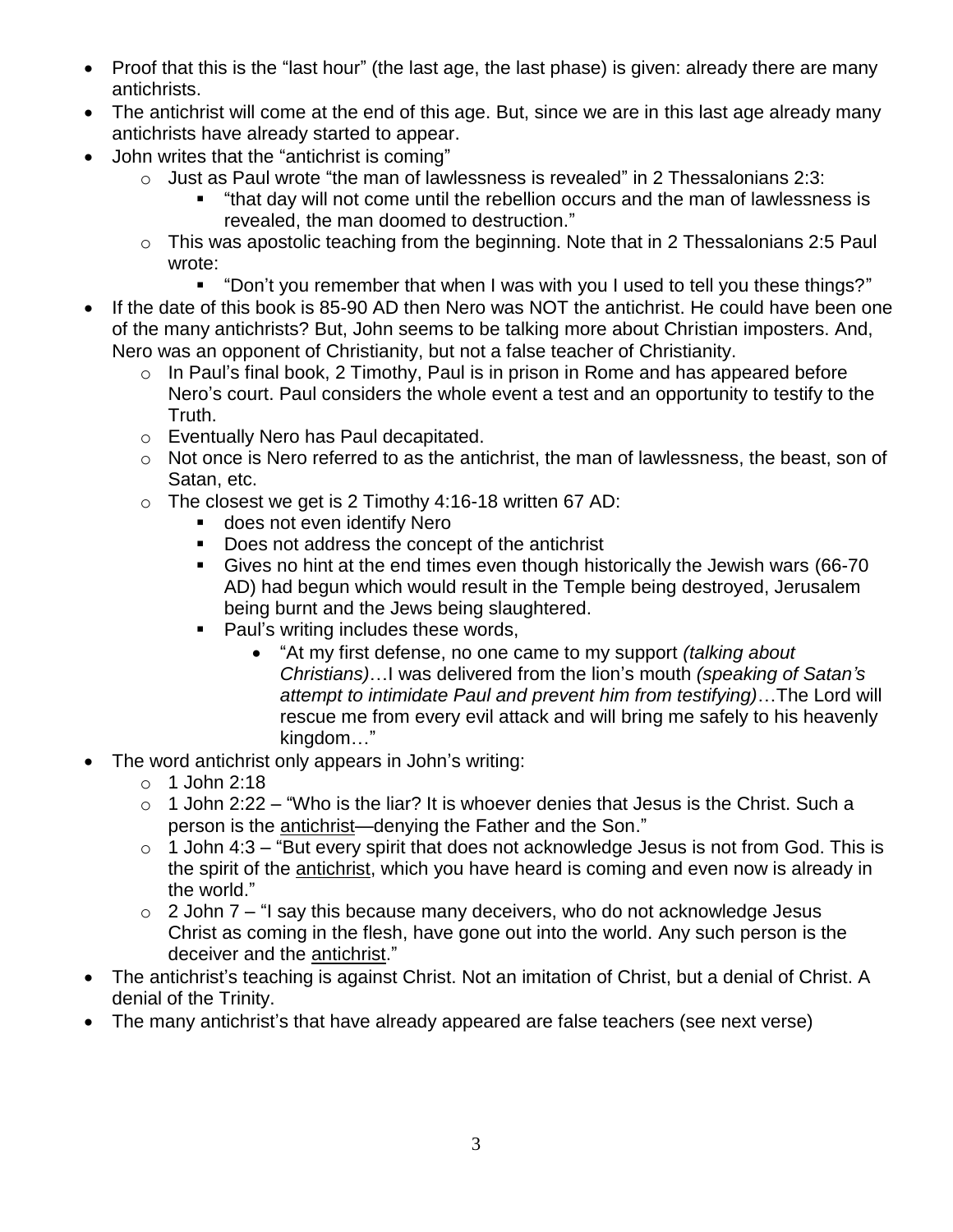|                | <b>Parable</b>     | <b>Illustrates Basic Truth of the Next Phase of the Kingdom</b>           | <b>Scripture</b> |
|----------------|--------------------|---------------------------------------------------------------------------|------------------|
|                |                    | of Heaven in the earth –                                                  |                  |
|                |                    | The Church Age                                                            |                  |
| $\mathbf{1}$   | <b>The Sower</b>   | Growth during this next phase of the Kingdom of God will be based         | Mt.13:3-9; 18-   |
|                | and the Seed       | on receiving $&$ responding to the Word (seed) which will then cause      | 23               |
|                |                    | growth and production                                                     |                  |
| $\overline{2}$ | The Sowing of      | False imitation "seeds" or teaching will also be sown and allowed to      | Mt. 13:24-30;    |
|                | the Weeds          | grow and develop during this next age                                     | $37 - 43$        |
| 3              | <b>The Mustard</b> | Growth of the church in this dispensation during this time will be from   | Mt. 13:31-32     |
|                | <b>Seed</b>        | the smallest group to the largest group                                   |                  |
| 4              | <b>The Yeast</b>   | Once this truth is mixed into the world, even in the smallest amount, it  | Mt. 13:33        |
|                |                    | will spread throughout the whole world into every nation and into         |                  |
|                |                    | every level of society.                                                   |                  |
| 5              | <b>The Hidden</b>  | Israel is the treasured nation and though it is set aside (hidden in the  | Mt. 13:44        |
|                | <b>Treasure</b>    | field or earth), when the whole field has been purchased the treasure     |                  |
|                |                    | (Israel) will be dug up again                                             |                  |
| 6              | <b>The Pearl</b>   | The Lord (merchant) has been trying to gain the nations (pearls). Now     | Mt. 13:45-46     |
|                |                    | with this plan he can gain all of them at once in the church age after he |                  |
|                |                    | has sold everything on the cross                                          |                  |
| 7              | <b>The Net</b>     | At the end of this age the next event is the day of judgment or the       | Mt. 13:47-50     |
|                |                    | separating of people like separating good & bad fish.                     |                  |

**First John 2:19 – "They went out from us, but they were not of us; for if they had been of us, they would have continued with us. But they went out, that it might become plain that they all are not of us."**

|           | 1537 [e]            |                           | 1473 [e]  | 1831 [e]             |                          | 235 [e]                | 3756 [e]          | 1510 [e]                 | 1537 [e]  |           | 1473 [e]                     | 1487 [e]     | 1063 [e]                   | 1537 [e] |
|-----------|---------------------|---------------------------|-----------|----------------------|--------------------------|------------------------|-------------------|--------------------------|-----------|-----------|------------------------------|--------------|----------------------------|----------|
|           | ex                  |                           | hēmōn     | exēlthan             |                          | all'                   | ouk               | ēsan                     | ex        |           | hēmōn                        | ei           | gar                        | ex       |
| 19        | $\dot{\varepsilon}$ |                           | ήμων      | $\frac{2}{3}$ ξηλθαν |                          | $\alpha\lambda\lambda$ | oùk               | $\delta$ <sub>ησαν</sub> | έξ        |           | ήμῶν<br>÷                    | $\epsilon i$ | $\gamma \dot{\alpha} \rho$ | έξ       |
|           |                     | From among                | <b>US</b> |                      | they went out            | but                    | not               | they were                | of        | <b>US</b> |                              | if           | indeed                     | of       |
|           | Prep                |                           | PPro-G1P  | V-AIA-3P             |                          | Conj                   | Adv               | V-IIA-3P                 | Prep      |           | PPro-G1P                     | Conj         | Conj                       | Prep     |
| 1473 [e]  |                     | 1510 [e]                  |           | 3306 [e]             |                          |                        | 302 [e]           | 3326 [e]                 | 1473 [e]  |           | 235 [e]                      | 2443 [e]     |                            |          |
| hēmōn     |                     | <b>ēsan</b>               |           | memenēkeisan         |                          |                        | an                | meth'                    | hēmōn     |           | all'                         | hina         |                            |          |
| ήμῶν      |                     | ησαν,                     |           |                      | μεμενηκεισαν             |                        | $\ddot{\alpha}$ v | $\mu \varepsilon \theta$ | ήμῶν      | ÷         | $\dot{\alpha}\lambda\lambda$ | ίνα          |                            |          |
| <b>US</b> |                     | they had been             |           |                      | they would have remained |                        | anyhow            | with                     | <b>US</b> |           | but                          | that         |                            |          |
|           | PPro-G1P            | $V-IIA-3P$                |           | V-LIA-3P             |                          |                        | Prtch             | Prep                     | PPro-G1P  |           | Cont                         | Con          |                            |          |
| 5319 [e]  |                     |                           |           | 3754 [e]             | 3756 [e]                 | 1510 [e]               | 3956 [e]          | 1537 [e]                 | 1473 [e]  |           |                              |              |                            |          |
|           | phaneröthösin       |                           |           | hoti                 | ouk                      | eisin.                 | pantes            | ex                       | hēmōn     |           |                              |              |                            |          |
|           |                     | φανερωθώσιν               |           | $5\pi$               | $\vec{ow}$               | είσιν                  | πάντες            | $\dot{\epsilon}$ E       | $ημ$ ῶν.  |           |                              |              |                            |          |
|           |                     | it might be made manifest |           | that                 | not                      | are                    | all               | of                       | <b>US</b> |           |                              |              |                            |          |
|           | V-ASP-3P            |                           |           | Conj                 | Adv                      | V-PIA-3P               | Adj-NMP           | Prep                     | PPro-G1P  |           |                              |              |                            |          |

• These are the false prophets of 1 John 4:1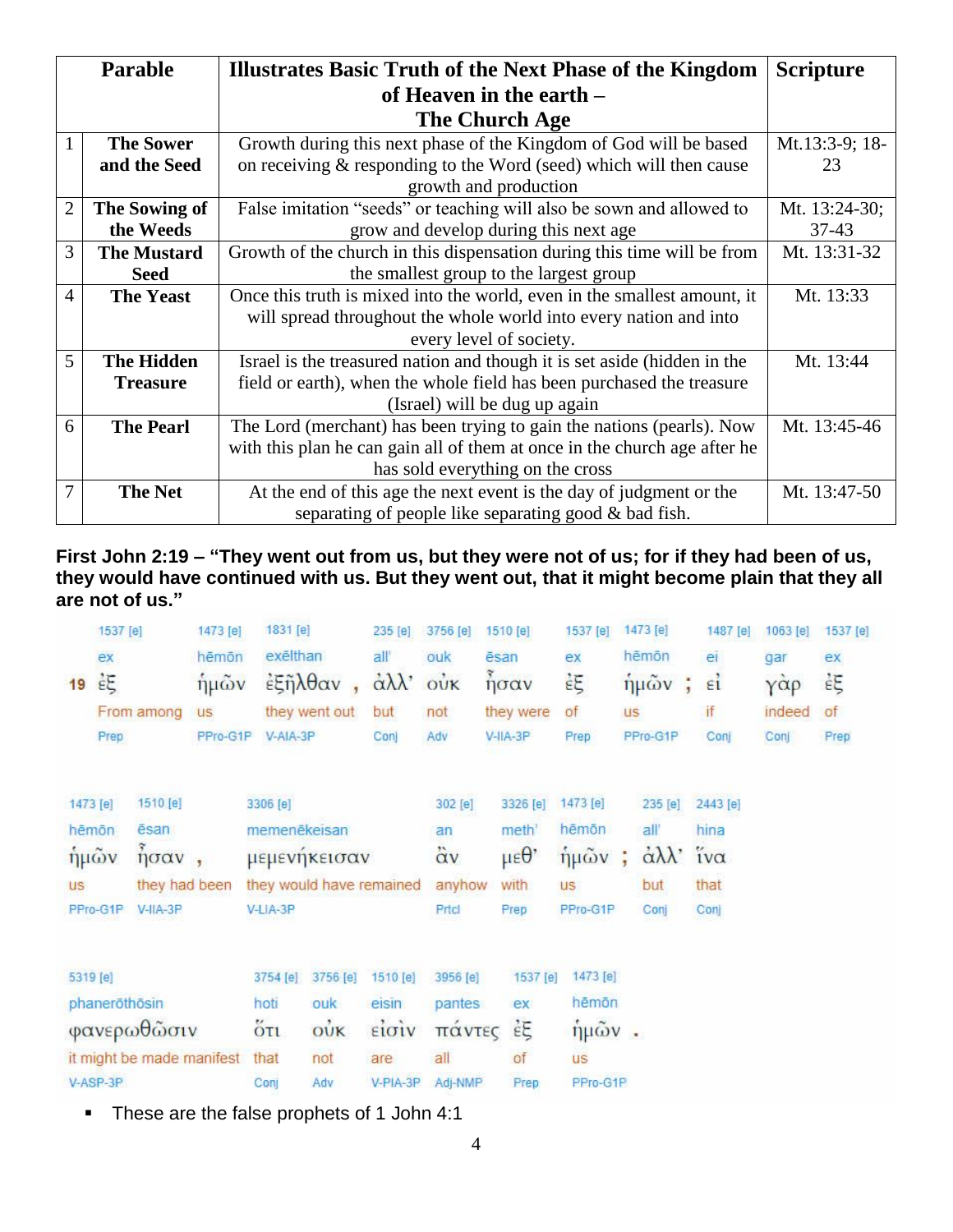**First John 2:20 – "But you have been anointed by the Holy One, and you all have knowledge**."

|                      | 2532 [e] 4771 [e] | 5545 [e]             | 2192 [e]       | 575 [e] | 3588 [e] | 40 [e]          |      | 2532 [e] 1492 [e]   | 3956 [e]       |  |
|----------------------|-------------------|----------------------|----------------|---------|----------|-----------------|------|---------------------|----------------|--|
| kai                  | hymeis            | chrisma              | echete         | apo     | tou      | Hagiou          | kai  | oidate              | <i>pantes</i>  |  |
| $20 \times \alpha i$ |                   | υμείς χρίσμα         | έχετε, από του |         |          | Άγίου, και      |      |                     | οΐδατε πάντες. |  |
| And                  | you               | [the] anointing have |                | from    | the      | Holy [One]      | and  | you know all things |                |  |
| Conj                 | PPro-N2P N-ANS    |                      | V-PIA-2P       | Prep    |          | Art-GMS Adj-GMS | Cont | V-RIA-2P            | Adj-NMP        |  |

#### **First John 2:21 – "I write to you, not because you do not know the truth, but because you know it, and because no lie is of the truth**."

|        | 3756 [e]                               | 1125 [e]       | 4771 [e]                                                          |                      | 3754 [e]             | 3756 [e]   | 1492 [e]                                |              | 3588 [e]             | 225 [e]  |           | 235 [e]                | 3754 [e]               |  |
|--------|----------------------------------------|----------------|-------------------------------------------------------------------|----------------------|----------------------|------------|-----------------------------------------|--------------|----------------------|----------|-----------|------------------------|------------------------|--|
|        | ouk                                    | egrapsa        | hymin                                                             |                      | hoti                 | ouk        | oïdate                                  |              | tēn                  |          | alētheian | all'                   | hoti                   |  |
| 21     | $\dot{\text{o}}\dot{\text{U}}\text{K}$ | έγραψα         | $\frac{1}{\mathbf{U}} \mathbf{\mu} \mathbf{\tilde{L}} \mathbf{V}$ |                      | $5\overline{c}$      | $o\dot{v}$ | οΐδατε                                  |              | $\overrightarrow{L}$ |          | αλήθειαν  | $\alpha\lambda\lambda$ | $\ddot{\mathrm{O}}$ TI |  |
|        | not                                    | I have written | to you                                                            |                      | because              | not        | you know                                |              | the                  | truth    |           | but                    | because                |  |
|        | Adv                                    | $V- AIA-1S$    |                                                                   | PPro-D2P             | Coni                 | Adv        | V-RIA-2P                                |              | Art-AFS              | N-AFS    |           | Conj                   | Con                    |  |
|        |                                        |                |                                                                   |                      |                      |            |                                         |              |                      |          |           |                        |                        |  |
|        | 1492 [e]                               | 846 [e]        | 2532 [e]                                                          | 3754 [e]             | 3956 [e]             | 5579 [e]   |                                         | 1537 [e]     |                      | 3588 [e] | 225 [e]   | 3756 [e]               | 1510 [e]               |  |
| oidate |                                        | autēn          | kai                                                               | hoti                 | pan                  | pseudos    |                                         | ek           | tēs                  |          | alētheias | ouk                    | estin                  |  |
|        | οΐδατε                                 | αὐτήν          | καί                                                               | $\ddot{\text{o}}$ ti | $\pi\tilde{\alpha}v$ |            | $\psi \in \widetilde{\mathcal{O}}$ δος, | $\epsilon$ K | τῆς                  |          | αληθείας  | ούκ                    | $\frac{v}{2}$ στιν.    |  |
|        | you know                               | it             | and                                                               | that                 | any                  | lie        |                                         | of           | the                  |          | truth     | not                    | is                     |  |
|        | V-RIA-2P                               | PPro-AF3S      | Conj                                                              | Con                  | Adi-NNS              | N-NNS      |                                         | Prep         |                      | Art-GFS  | N-GFS     | Adv                    | $V-PIA-3S$             |  |

**First John 2:22 – "Who is the liar but he who denies that Jesus is the Christ? This is the antichrist, he who denies the Father and the Son."**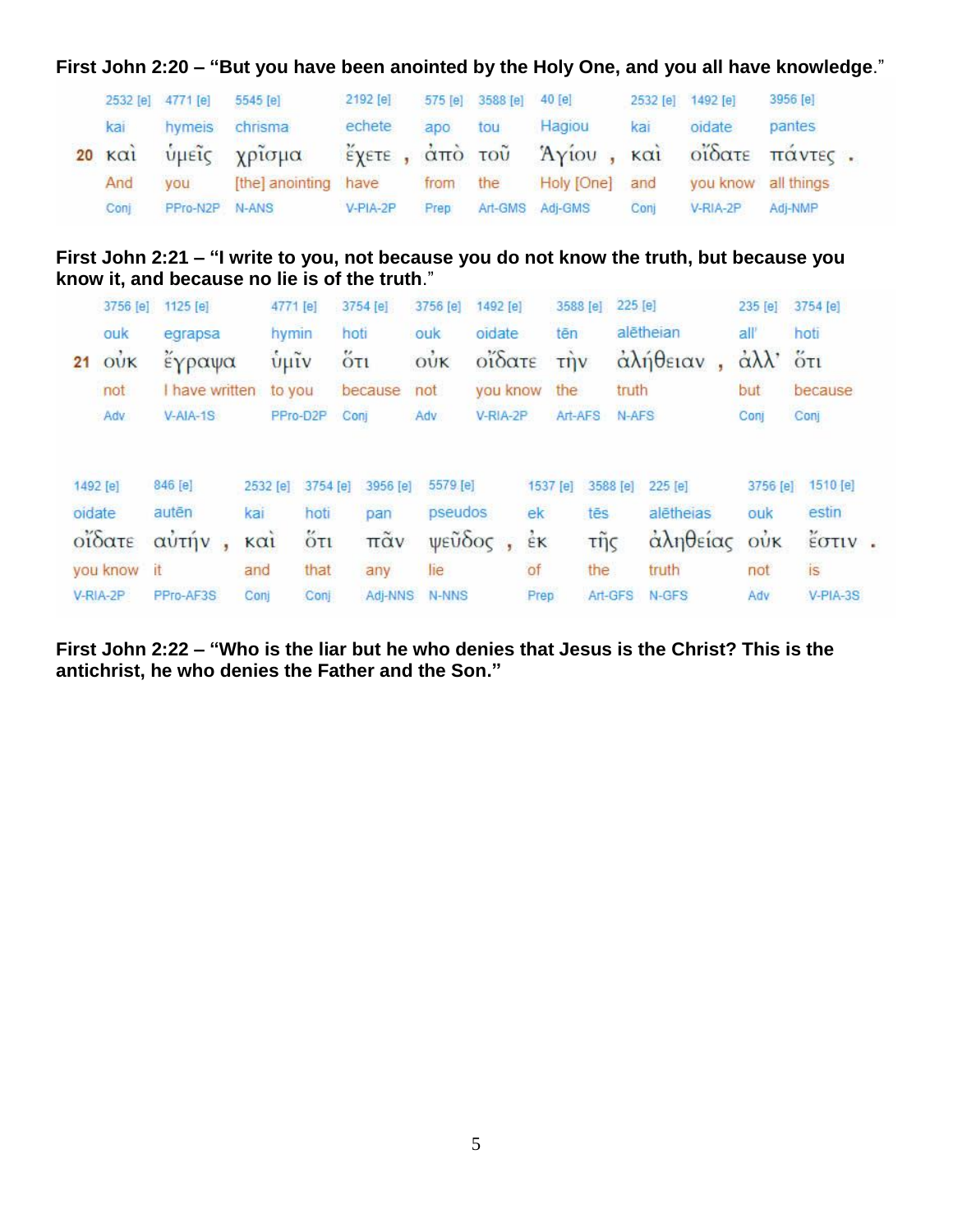|         | 5101 [e]        |            | 1510 [e]                             | 3588 [e]      | 5583 [e]  |                   |             | 1487 [e]               | 3361 [e]         | 3588 [e]      | 720 [e]      | 3754 [e]      | 2424 [e] |
|---------|-----------------|------------|--------------------------------------|---------------|-----------|-------------------|-------------|------------------------|------------------|---------------|--------------|---------------|----------|
|         | Tis             |            | estin                                | ho            | pseustēs  |                   |             | ei                     | mē               | ho            | arnoumenos   | hoti          | lēsous   |
| 22      | $Ti\varsigma$   |            | $\frac{1}{2}$ $\sigma$ $\frac{1}{2}$ | $\dot{\circ}$ | ψεύστης   |                   |             | $\epsilon i$           | $\mu \dot{\eta}$ | $\dot{\circ}$ | αρνούμενος   | $5\tau$       | Ίησους   |
|         | Who             | is         |                                      | the           | liar      |                   |             | if                     | not              | The [one]     | denying      | that          | Jesus    |
|         | <b>IPro-NMS</b> |            | V-PIA-3S                             | Art-NMS       | N-NMS     |                   |             | Conj                   | Adv              | Art-NMS       | V-PPM/P-NMS  | Conj          | N-NMS    |
|         |                 |            |                                      |               |           |                   |             |                        |                  |               |              |               |          |
|         | 3756 [e]        | 1510 [e]   | 3588 [e]                             | 5547 [e]      |           |                   |             | 3778 [e]               | 1510 [e]         | 3588 [e]      | 500 [e]      | 3588 [e]      |          |
| ouk     |                 | estin      | ho                                   | Christos      |           |                   |             | houtos                 | estin            | ho            | antichristos | ho            |          |
| oùk     |                 | Εστιν      | $\dot{\circ}$                        |               | Χριστός ? |                   |             | ούτός                  | έστιν            | $\dot{\circ}$ | αντίχριστος, | $\dot{\circ}$ |          |
| not     |                 | is         | the                                  | Christ        |           |                   | <b>This</b> |                        | <b>is</b>        | the           | antichrist   | The [one]     |          |
| Adv     |                 | V-PIA-3S   | Art-NMS                              | <b>N-NMS</b>  |           |                   |             | DPro-NMS               | V-PIA-3S         | Art-NMS       | N-NMS        | Art-NMS       |          |
|         |                 |            |                                      |               |           |                   |             |                        |                  |               |              |               |          |
| 720 [e] |                 |            | 3588 [e]                             | 3962 [e]      |           | 2532 [e]          |             | 3588 [e]               | 5207 [e]         |               |              |               |          |
|         | arnoumenos      |            | ton                                  | Patera        |           | kal               |             | ton                    | Huion            |               |              |               |          |
|         |                 | αρνούμενος | τòν                                  |               | Πατέρα    | $\kappa$ $\alpha$ |             | $\overrightarrow{10v}$ | Yióv.            |               |              |               |          |
|         | denying         |            | the                                  | Father        |           | and               |             | the                    | Son              |               |              |               |          |
|         | V-PPM/P-NMS     |            | Art-AMS                              | N-AMS         |           | Conj              |             | Art-AMS                | N-AMS            |               |              |               |          |

#### **First John 2:23 – "No one who denies the Son has the Father. Whoever confesses the Son has the Father also."**

| 23 | 3956 [e]<br>pas<br>$π\tilde{α}$ ς<br>Everyone<br>Adj-NMS            | 3588 [e]<br>ho<br>$\dot{\circ}$<br>Art-NMS | 720 [e]<br>arnoumenos<br>αρνούμενος<br>denying<br>V-PPM/P-NMS                                | 3588 [e]<br>ton<br><b>TOV</b><br>the<br>Art-AMS             | 5207 [e]<br>Huion<br>Yiòv<br>ÿ.<br>Son<br>N-AMS        | 3761 [e]<br>oude<br>$o\dot{v}\delta\dot{\epsilon}$<br>neither<br>Adv | 3588 [e]<br>ton<br>τòν<br>the<br>Art-AMS                   | 3962 [e]<br>Patera<br>Πατέρα<br>Father<br>N-AMS | 2192 [e]<br>echei<br>$\epsilon$ γει.<br>has he<br>V-PIA-3S | 3588 [e]<br>ho<br>$\dot{\circ}$<br>The [one]<br>Art-NMS |
|----|---------------------------------------------------------------------|--------------------------------------------|----------------------------------------------------------------------------------------------|-------------------------------------------------------------|--------------------------------------------------------|----------------------------------------------------------------------|------------------------------------------------------------|-------------------------------------------------|------------------------------------------------------------|---------------------------------------------------------|
|    | 3670 [e]<br>homologon<br>ομολογών<br>confessing<br><b>V-PPA-NMS</b> | 3588 [e]<br>ton<br>TÓV<br>the<br>Art-AMS   | 5207 [e]<br>2532 [e]<br>Huion:<br>kai<br>Yiov<br>$k\alpha i$<br>Son<br>also<br>N-AMS<br>Conj | 3588 [e]<br>ton<br>$\overrightarrow{cov}$<br>the<br>Art-AMS | 3962 [e]<br>Patera<br>Πατέρα<br>Father<br><b>N-AMS</b> | 2192 [e]<br>echei<br>has                                             | $\check{\epsilon}$ x $\epsilon$ <sub>1</sub> .<br>V-PIA-3S |                                                 |                                                            |                                                         |

**First John 2:24 – "Let what you heard from the beginning abide in you. If what you heard from the beginning abides in you, then you too will abide in the Son and in the Father."**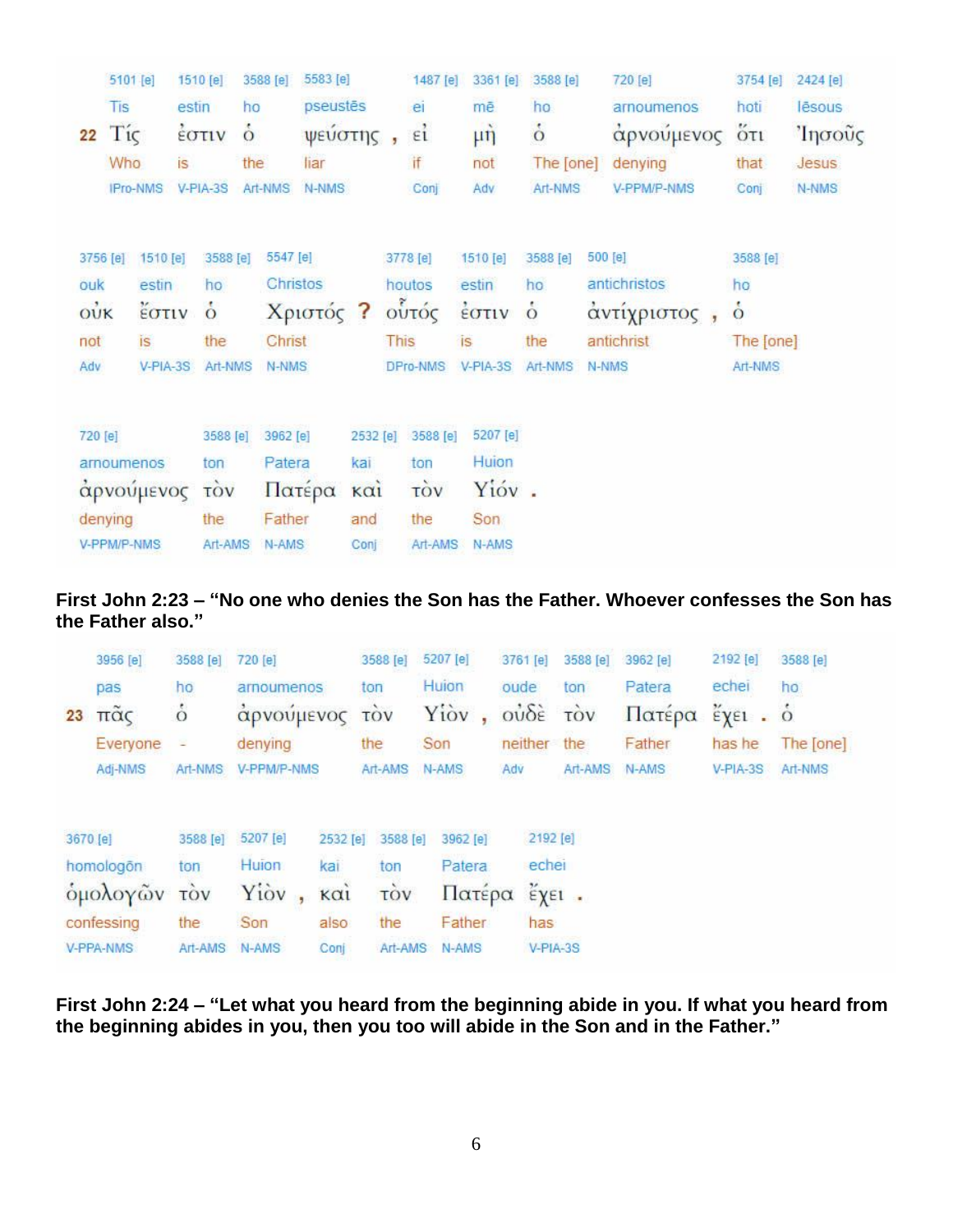|          | 4771 [e]               | 3739 [e]       | 191 [e]        |                                   | 575 [e]                | 746 [e]         |                 | 1722 [e]           | 4771 [e]           | 3306 [e]     |                    | 1437 [e] | 1722 [e] |
|----------|------------------------|----------------|----------------|-----------------------------------|------------------------|-----------------|-----------------|--------------------|--------------------|--------------|--------------------|----------|----------|
|          | hymeis                 | ho             | ēkousate       |                                   | ap'                    | archēs          |                 | en                 | hymin              | menetō       |                    | ean      | en       |
| 24       | υμείς                  | $\ddot{\circ}$ | ήκούσατε       |                                   | $\dot{\alpha}$ $\pi$ ' | άρχῆς           |                 | $\dot{\epsilon}$ v | $\tilde{\psi}$ μῖν | μενέτω       | ä.                 | έὰν      | έv       |
|          | You                    | what           |                | you have heard                    | from                   |                 | [the] beginning | $\overline{1}$     | you                | let it abide |                    | if       | in.      |
|          | PPro-N2P               | RelPro-ANS     | V-AIA-2P       |                                   | Prep                   | N-GFS           |                 | Prep               | PPro-D2P           | V-PMA-3S     |                    | Conj     | Prep     |
| 4771 [e] | 3306 [e]               |                | 3739 [e]       | 575 [e]                           | 746 [e]                |                 | 191 [e]         |                    | 2532 [e]           | 4771 [e]     | 1722 [e]           |          | 3588 [e] |
|          |                        |                |                |                                   |                        |                 | ēkousate        |                    |                    |              |                    |          |          |
| hymin    | meinē                  |                | ho             | ap'                               | archēs                 |                 |                 |                    | kai                | hymeis       | en                 |          | tō       |
| $ν$ μιν  | μείνη                  |                | $\ddot{\circ}$ | $\dot{\alpha}$ $\pi$ <sup>'</sup> | αρχής                  |                 | ηκούσατε        |                    | $\kappa$ $\alpha$  | υμείς        | $\dot{\epsilon}$ v |          | τώ       |
| vou      |                        | should abide   | what           | from                              |                        | [the] beginning |                 | you have heard     | also               | you          | in                 |          | the      |
| PPro-D2P | V-ASA-3S               |                | RelPro-ANS     | Prep                              | N-GFS                  |                 | V-AIA-2P        |                    | Conj               | PPro-N2P     | Prep               |          | Art-DMS  |
| 5207 [e] | 2532 [e]               | 1722 [e]       | 3588 [e]       | 3962 [e]                          | 3306 [e]               |                 |                 |                    |                    |              |                    |          |          |
| Huiō     | kai                    | en             | tō             | Patri                             | meneite                |                 |                 |                    |                    |              |                    |          |          |
|          |                        |                |                |                                   |                        |                 |                 |                    |                    |              |                    |          |          |
| Yiệ      | $K\alpha$ <sub>1</sub> | έV             | τῷ             | Πατρί                             | <b>HEVEITE</b> .       |                 |                 |                    |                    |              |                    |          |          |
| Son      | and                    | in             | the            | Father                            | will abide             |                 |                 |                    |                    |              |                    |          |          |
| N-DMS    | Conj                   | Prep           | Art-DMS        | N-DMS                             | V-FIA-2P               |                 |                 |                    |                    |              |                    |          |          |

### **First John 2:25 – "And this is the promise that he made to us — eternal life**."

|                         | 2532 [e] 3778 [e]               | 1510 [e] 3588 [e]             |     | 1860 [e]     | 3739 [e]   | 846 [e]            | 1861 <b>[e]</b>             | 1473 [e] | 3588 [e] |
|-------------------------|---------------------------------|-------------------------------|-----|--------------|------------|--------------------|-----------------------------|----------|----------|
| kar                     | hautē                           | estin                         | hē  | epangelia    | hên        | autos              | epēngeilato                 | hēmin    | tēn      |
| $25 \text{ K}$ $\alpha$ | αύτη                            | $\frac{2}{10}$ $\frac{1}{10}$ |     | έπαγγελία ήν |            |                    | αυτός επηγγείλατο ήμιν: την |          |          |
| And                     | this                            | IS <sup></sup>                | the | promise      | that       | he                 | promised                    | US.      |          |
| Conj                    | DPro-NFS V-PIA-3S Art-NFS N-NFS |                               |     |              | RelPro-AFS | PPro-NM3S V-AIM-3S |                             | PPro-D1P | Art-AFS  |

|          | 2222 [e] 3588 [e] 166 [e]      |          |  |
|----------|--------------------------------|----------|--|
| zōēn tēn |                                | aiônion  |  |
|          | $\zeta \omega \eta v$ $\eta v$ | αιώνιον. |  |
| life     | <b>Service</b>                 | eternal  |  |
|          | N-AFS Art-AFS Adj-AFS          |          |  |

## **First John 2:26 – "I write these things to you about those who are trying to deceive you."**

| 3778 [e]           | 1125 [e]              | 4771 [e]      | 4012 [e]   | 3588 [e]          | 4105 [e]         | 4771 [e] |  |
|--------------------|-----------------------|---------------|------------|-------------------|------------------|----------|--|
| Tauta              | egrapsa               | hymin         | peri       | tōn               | planöntön        | hymas    |  |
| $26$ $\Gamma$ αὖτα | έγραψα                | $\frac{1}{2}$ | περί       | $\tilde{\tau}$ ων | πλανώντων ὑμᾶς ; |          |  |
| These things       | I have written to you |               | concerning | those             | leading astray   | you      |  |
| DPro-ANP           | $V- AIA-1S$           | PPro-D2P      | Prep       | Art-GMP           | V-PPA-GMP        | PPro-A2P |  |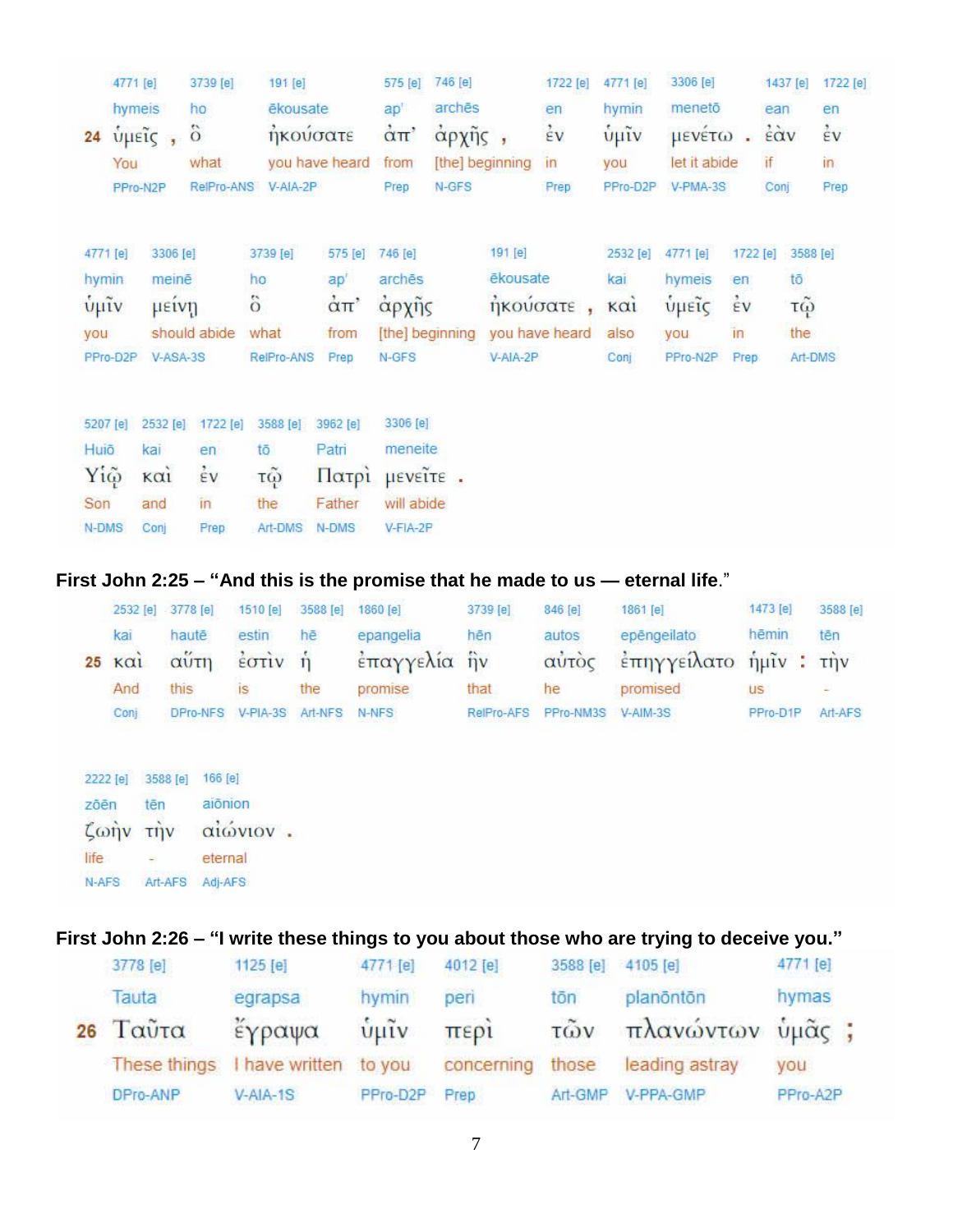**First John 2:27 – "But the anointing that you received from him abides in you, and you have no need that anyone should teach you. But as his anointing teaches you about everything, and is true, and is no lie—just as it has taught you, abide in him**."

|          | 2532 [e]    |                                    | 4771 [e]          | 3588 [e]    | 5545 [e]  |                     | 3739 [e]          | 2983 [e]     |             | 575 [e]         | 846 [e]     |                        | 3306 [e] | 1722 [e]                       | 4771 [e]          |
|----------|-------------|------------------------------------|-------------------|-------------|-----------|---------------------|-------------------|--------------|-------------|-----------------|-------------|------------------------|----------|--------------------------------|-------------------|
|          | kai         |                                    | hymeis            | to          | chrisma   | ho                  |                   | elabete      |             | ap'             | autou       |                        | menei    | en                             | hymin             |
| 27       | $k\alpha i$ |                                    | ύμεις,            | τò          | χρίσμα    | $\ddot{\circ}$      |                   | έλάβετε      |             | απ'             |             | αὐτοῦ,                 | μένει    | $\dot{\epsilon}$ v             | ύμιν,             |
|          | and         |                                    | <b>vou</b>        | the         | anointing | that                |                   | you received |             | from            | him         |                        | abides   | in                             | you               |
|          | Conj        |                                    | PPro-N2P          | Art-NNS     | N-NNS     |                     | RelPro-ANS        | V-AIA-2P     |             | Prep            | PPro-GM3S   |                        | V-PIA-3S | Prep                           | PPro-D2P          |
|          |             |                                    |                   |             |           |                     |                   |              |             |                 |             |                        |          |                                |                   |
| 2532 [e] |             |                                    | 3756 [e] 5532 [e] | 2192 [e]    |           |                     | 2443 [e] 5100 [e] | 1321 [e]     |             | 4771 [e]        |             | 235 [e]                | 5613 [e] | 3588 [e]                       | 846 [e]           |
| kai      |             | ou                                 | chreian           |             | echete    | hina                | tis.              | didaskē      |             | hymas           |             | all                    | hōs      | to                             | autou             |
| καì      |             | $\dot{\mathrm{o}}\dot{\mathrm{u}}$ | χρείαν            |             | έχετε,    | $i\mathsf{v}\alpha$ | τις               | διδάσκη      |             | ύμᾶς ;          |             | $\alpha\lambda\lambda$ | ώς       | τò                             | αὐτοῦ             |
| and      |             | not                                | need              |             | you have  | that                | anyone            | should teach |             | you             |             | but                    | as       | the                            | same              |
| Conj     |             | Adv                                | N-AFS             |             | V-PIA-2P  | Conj                | IPro-NMS          | V-PSA-3S     |             | PPro-A2P        |             | Conj                   | Adv      | Art-NNS                        | PPro-GM3S         |
|          |             |                                    |                   |             |           |                     |                   |              |             |                 |             |                        |          |                                |                   |
| 5545 [e] |             |                                    | 1321 [e]          |             | 4771 [e]  | 4012 [e]            | 3956 [e]          |              | 2532 [e]    |                 | 227 [e]     | 1510 [e]               |          | 2532 [e] 3756 [e]              |                   |
|          | chrisma     |                                    | didaskei          |             | hymas     | peri                | panton            |              | kai         |                 | alēthes     | estin                  |          | kai                            | ouk               |
|          | χρίσμα,     |                                    | διδάσκει          |             | υμάς      | περί                |                   | πάντων,      | $k\alpha i$ |                 | αληθές      | έστιν                  |          | $\kappa$ $\alpha$ <sub>i</sub> | $\dot{\text{ow}}$ |
|          | anointing   |                                    | teaches           | you         |           | concerning          | all things        |              | and         |                 | <b>TRUE</b> | is                     |          | and                            | not               |
| N-NNS    |             |                                    | V-PIA-3S          |             | PPro-A2P  | Prep                | Adj-GNP           |              | Conj        |                 | Adj-NNS     | V-PIA-3S               |          | Conj                           | Adv               |
|          |             |                                    |                   |             |           |                     |                   |              |             |                 |             |                        |          |                                |                   |
| 1510 [e] |             | 5579 [e]                           |                   | 2532 [e]    | 2531 [e]  | 1321 [e]            |                   | 4771 [e]     |             | 3306 [e]        |             | 1722 [e]               | 846 [e]  |                                |                   |
|          |             |                                    |                   |             |           |                     |                   |              |             |                 |             |                        |          |                                |                   |
| estin    |             |                                    | pseudos           | kai         | kathōs    |                     | edidaxen          | hymas        |             | menete          |             | en                     | autō     |                                |                   |
| έστιν    |             |                                    | ψεῦδος ;          | $k\alpha i$ | καθώς     |                     | έδίδαξεν          | ύμᾶς,        |             | μένετε          |             | $\frac{1}{2}V$         |          | αὐτῷ.                          |                   |
| is       |             | a lie                              |                   | and         | just as   |                     | it has taught     | you          |             | you shall abide |             | $\overline{m}$         | him      |                                |                   |
|          | $V-PIA-3S$  | N-NNS                              |                   | Conj        | Adv       |                     | $V-AIA-3S$        | PPro-A2P     |             | V-PIA-2P        |             | Prep                   |          | PPro-DM3S                      |                   |

| <b>Parable</b> |                    | <b>Illustrates Basic Truth of the Next Phase of the Kingdom</b>         | <b>Scripture</b> |  |  |  |
|----------------|--------------------|-------------------------------------------------------------------------|------------------|--|--|--|
|                |                    | of Heaven in the earth $-$                                              |                  |  |  |  |
| The Church Age |                    |                                                                         |                  |  |  |  |
|                | <b>The Sower</b>   | Growth during this next phase of the Kingdom of God will be based       |                  |  |  |  |
|                | and the Seed       | on receiving $&$ responding to the Word (seed) which will then cause    | 23               |  |  |  |
|                |                    | growth and production                                                   |                  |  |  |  |
| 2 <sub>1</sub> | The Sowing of      | False imitation "seeds" or teaching will also be sown and allowed to    | Mt. 13:24-30;    |  |  |  |
|                | the Weeds          | grow and develop during this next age                                   | $37-43$          |  |  |  |
| $\mathcal{R}$  | <b>The Mustard</b> | Growth of the church in this dispensation during this time will be from | Mt. 13:31-32     |  |  |  |
|                | <b>Seed</b>        | the smallest group to the largest group                                 |                  |  |  |  |